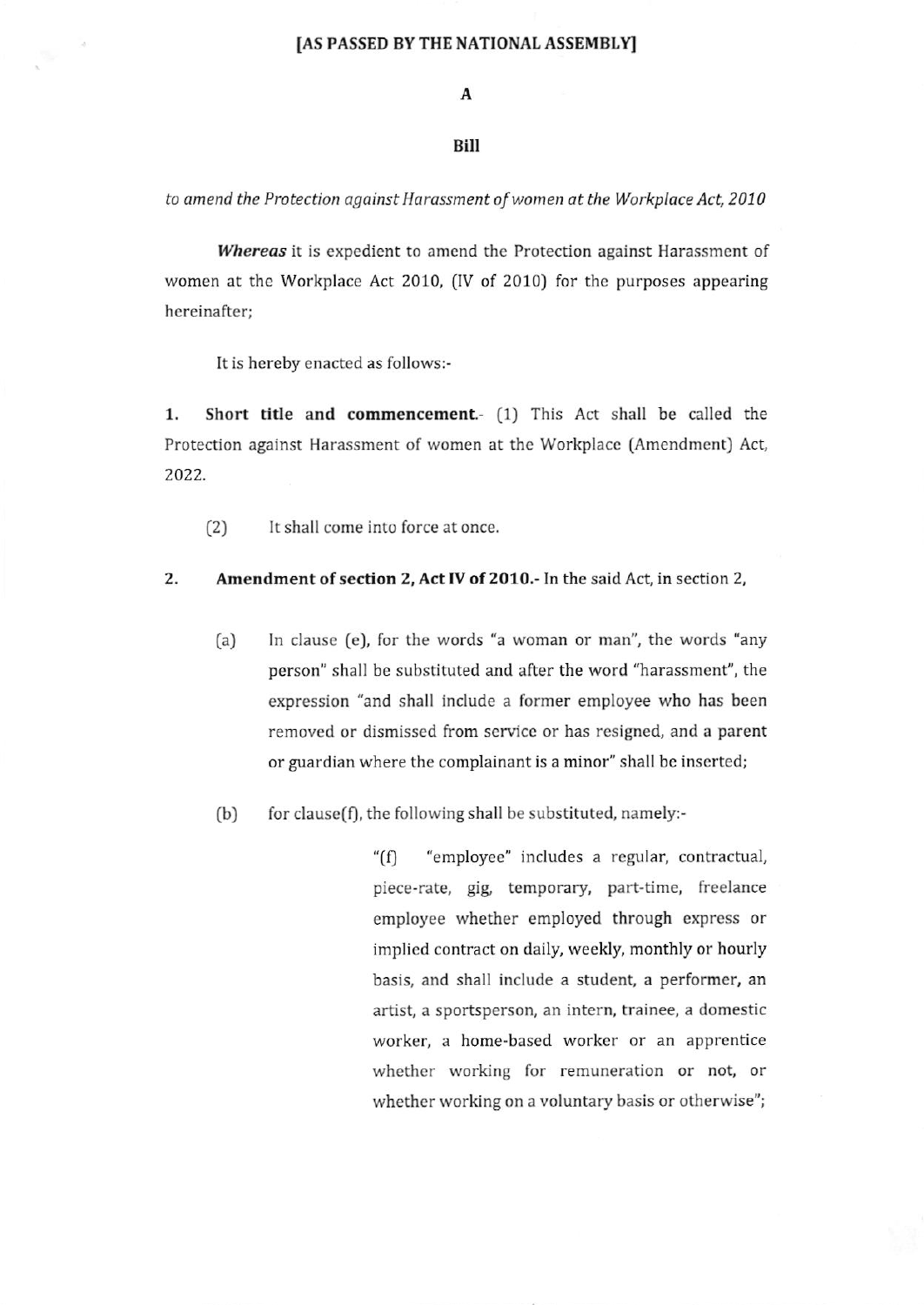$(c)$ in clause (g), in sub-clause (vi), the word "and" at the end shall be omitted and after sub-clause (vii), the following sub-clauses shall be added, namely:-

- (viii) person discharging any contractual obligations with respect to his employees and expressly or impliedly procures the services or labour of persons whether as freelancers or part-time employees;
- (ix) a person who owns or manages an online or customcr to customer or business to customer or any other virtual or remote business; and
- $[x]$  in relation to a dwelling place or house, a person or a houschold who employs or benefits from the employment of home-based workers, irrespective of the number, time period or type of such worker employed, or the nature of the employment or activities performed by the home-based worker;";
- $(d)$ for clause (h), the following shall be substituted namely:-
	- "(h) "harassment" means:
		- ti) any unwclcome sexual advance, request for sexual favours, stalking or cyber stalking or other verbal, visual or written communication or physical conduct of a sexual nafure or sexually demeaning attitudes, including any gestures or expression conveying derogatory connotation causing interference with work performance or creating an intimidating, hostile or offensive work environment, or the attempt to punish the complainant for refusal tocomplytosuch a request or is made <sup>a</sup> condition for employment; or

陆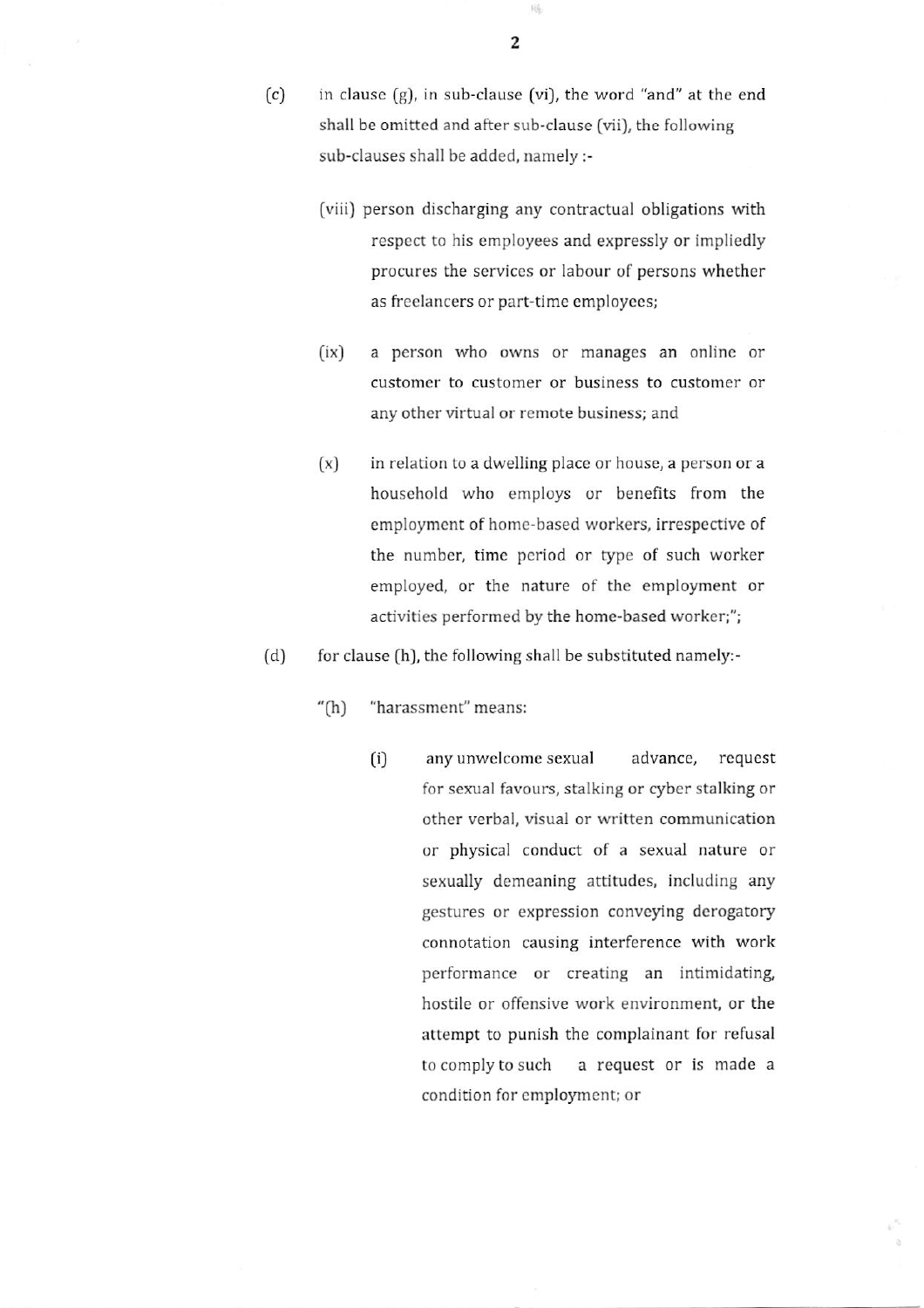- (ii) discrimination on basis of gender, which may or may not be sexual in nature, but which may cmbody a discriminatory and prejudicial mindset or notion, resulting in discriminatory behavior on basis of gender against the complainant;"
- (e) for clause  $(k)$ , the following shall be substituted, namely:-
	- "(k) "Ombudsperson" means the Ombudsperson appointed under Section 7;" and elscwhere in Act IV of 2010, for the word

"Ombudsman" the word "Ombudsperson" shall be substituted:

- (f) in clause (l), for the phrase "Companies Ordinance, 1984 (XLVIl of 1984)" the phrase "Companies Act,2017 (Act No. XIX of 2017)" shall be substitutcd and after the word "institution", occurring at the end, the words 'or online busincss' shall be inserted;
- $(g)$  for clause  $(n)$ , the following shall be substituted, namely:-
	- "(n) "workplace" means the placc of work or any place where services are rendered or performed by professionals, including educational institutions, gigs, concerts, studios, performance facilities, courts, highways, sporting facilities and gymnasiums, and shall include any building, factory, open area or a larger geographical area. where the activities of the organization or of employer are carricd out and includes any situation that is linked to work or activity outside the office.".

#### 3. Amendment of section 4, Act IV of 2010.- In the said Act, in section 4,-

 $(a)$  in sub-section  $(2)$ , at the end of the sentence the full stop shall be omitted and following phrase shall be added namely: -

> ", and, wherc applicablc, apply appropriate child-scnsitive procedures.";

3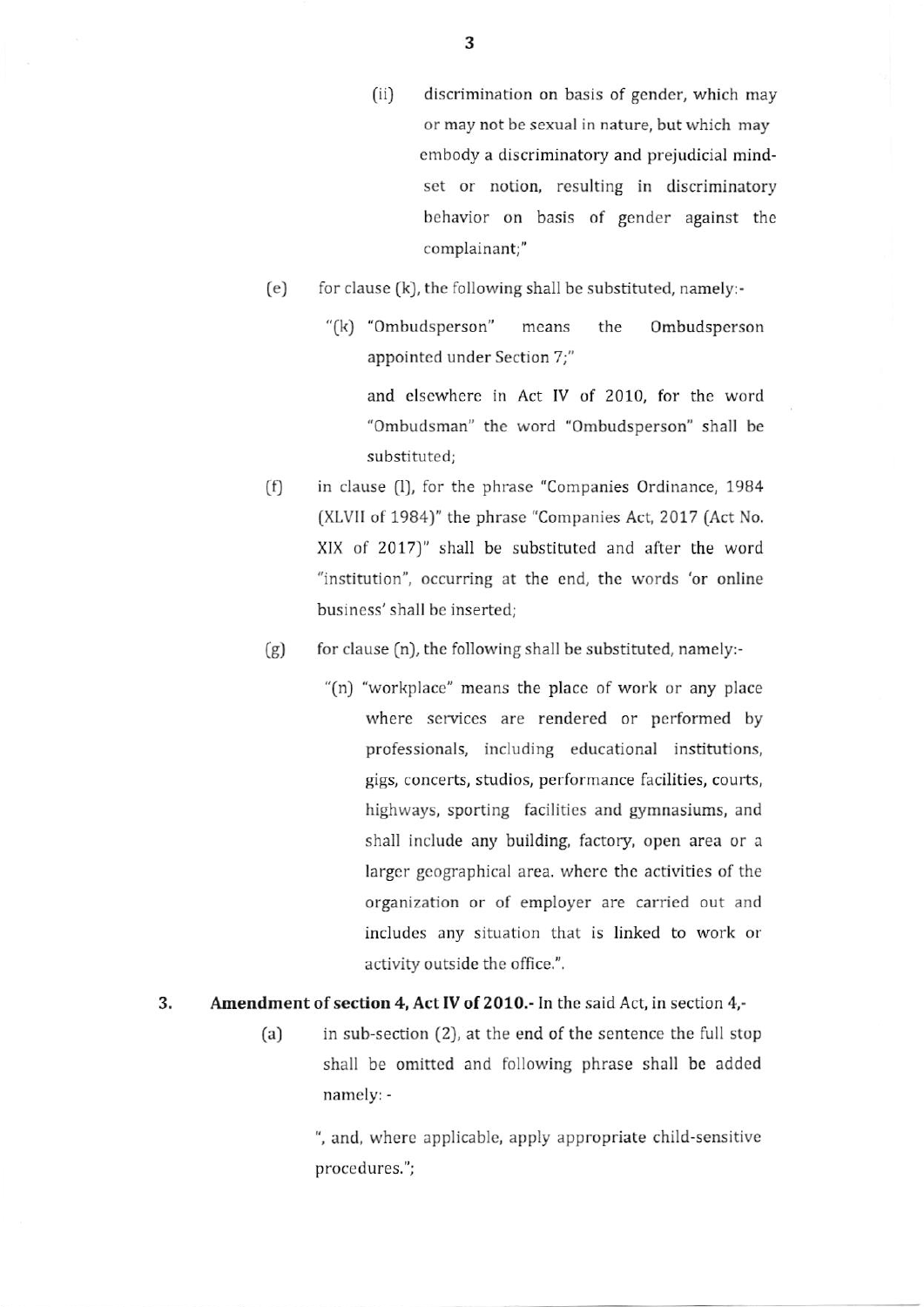- $(b)$  in sub-section  $(4)$ , after the word "penalties", occurring at the end, the, and words ",as applicable" shall be inserted;
- $(c)$  in sub-section  $(4)$  in clause  $(ii)$ , in sub-clause  $(d)$ , the word "and" at the end shall be omitted and after sub-clause (d), the following sub-clause (e) shall be added, namely:-

"(e) suspension or cancellation of a professional license"

in sub-scction (4) in clause (ii), the existing sub-clause [e) shall be re-numbered as clause (f).  $(d)$ 

4. Amendment of section 5, Act IV of 2010. In the said Act, in section 5, in sub-section (1) in clause (b), for the word "document", the words "documentary, audio or video evidence" shall be substituted.

### 5, Amendment of section B, Act IV of 2010.- In the said Act, in section 8, -

- (a) in sub-section (1), for the word "employee", the word "complainant" shall be substituted; and
- (b) after sub-section (5), the following sub-section shall be added, namely:-

"(6) The ombudsman shall decide a case or appeal, as the case may be, within a period of ninety days.".

6. Amendment of section 9, Act IV of 2010.- In the said Act, in section 9, after the full stop at the end, the expression "The President or the Governor, as the case may bc, shall dccide such representation within ninety days" shall added.

7. Amendment of Schedule, Act IV of 2010,- In the said Act, in the Schedule,-

(A) in the first paragraph, in clause (ii), for the definition of "harassment", the following definition shall be substituted, namely: -;

4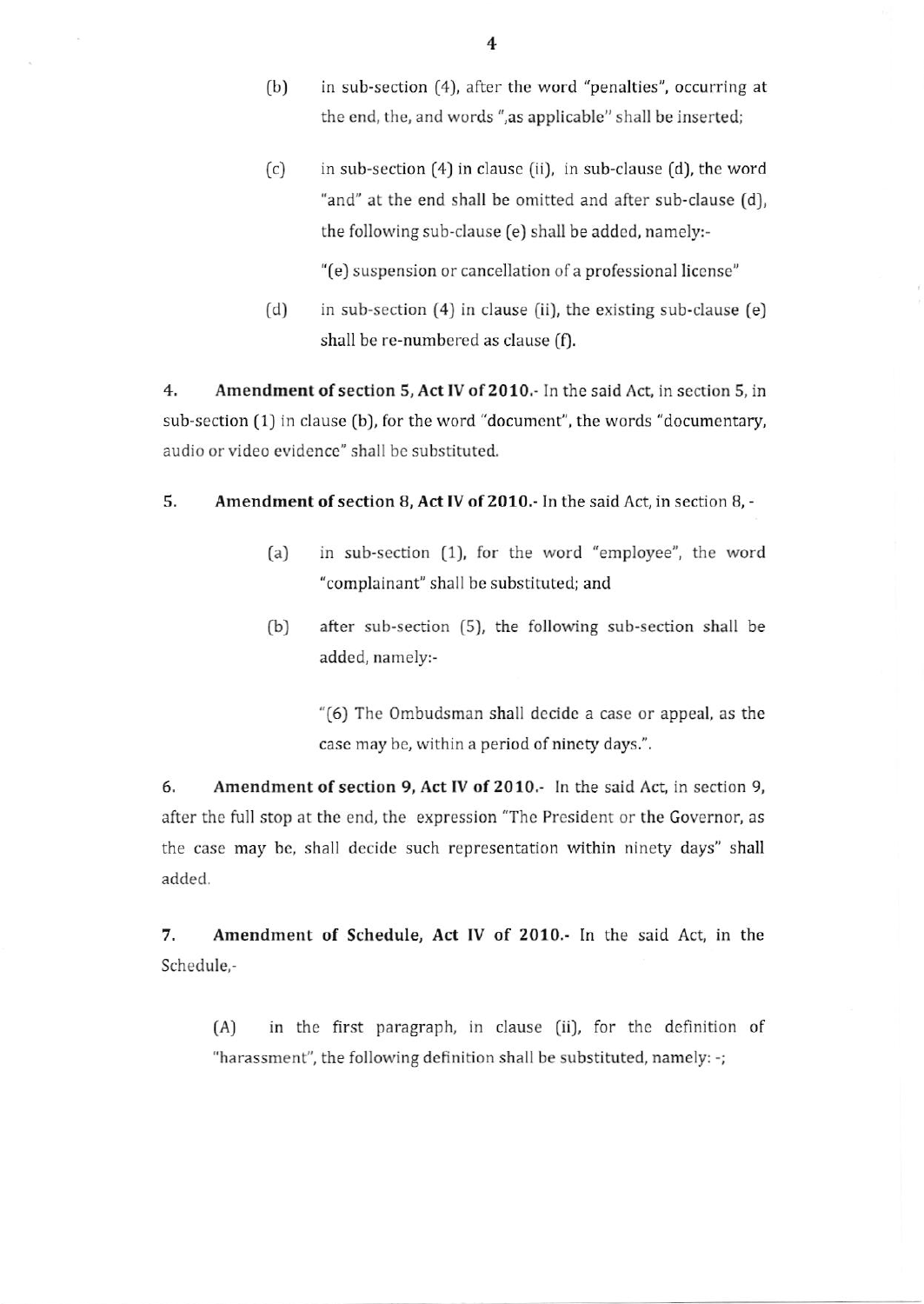- "(ii) "harassment" means:
- $(i)$  any unwelcome sexual advance, request for sexual favours, stalking or cyber stalking or other verbal, visual or written communication or physical conduct of a sexual nature or sexually demeaning attitudes, including any gestures or expression conveying derogatory connotation causing interference with work performance or creating an intimidating, hostile or offensive work environment, or the attempt to punish the complainant for refusal to complyto such a request or is made <sup>a</sup> condition for employment; or
- $(ii)$  discrimination on basis of gender, which may or may not be sexual in naturc, but which may embody discriminatory and prejudicial mind-set or notion, resulting in discriminatory behavior on basis of gender against the complainant;

Provided that a single incident having the effect of making a person uncomfortable or creating a sense of fear or panic at the workplace is also harassment."

- $(B)$ for Explanation (b) under clause (ii), the following shall be substituted, namely: -
	- "[b) Creating a hostilc cnvironment

Any unwelcome sexual advance, request for sexual favors, or other verbal or physical conduct of a sexual nature, which interferes with an individual's work pcrformance or creates an intimidating, hostile, abusive or offensive work environment; or any discrimination on basis of gender, which may or may not be sexual in nature, but which may embody a discriminatory and prejudicial mind'set or notion resulting in discriminatory behavior on basis of gender.